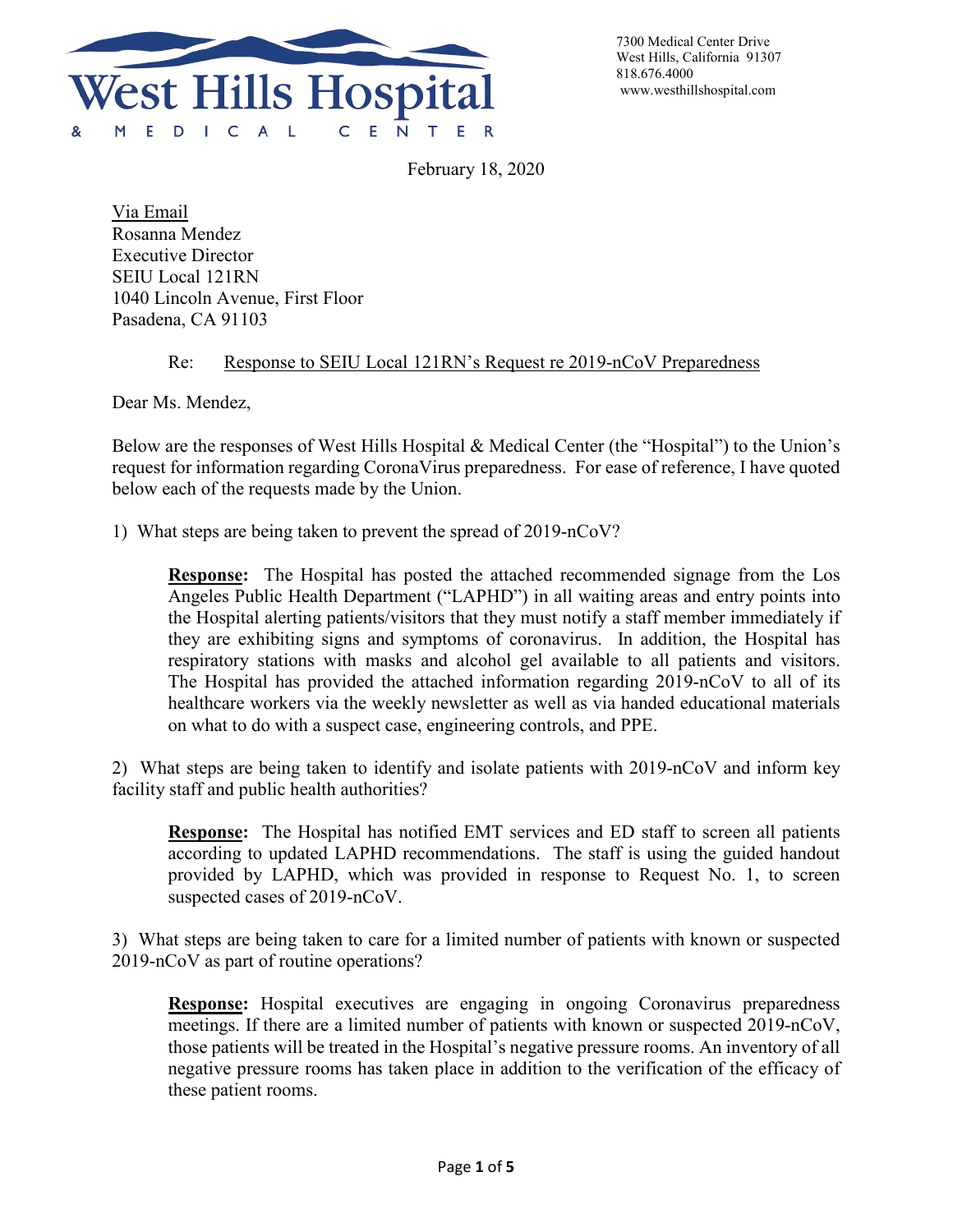4) What steps are being taken to potentially care for a larger number of patients in the context of escalating transmission?

**Response:** Hospital executives are engaging in ongoing Coronavirus preparedness meetings in which they are continuing to review the Hospital's attached influenza pandemic and influx of patients policies and procedures to guide them in preparation for a potential increased volume of patients.

5) What steps are being taken to outline plans for internal and external communication?

**Response:** The Hospital is working closely with its internal Marketing and Communications departments to keep staff informed on any new developments, such as through weekly newsletters, which was provided in response to Request No. 1. The Hospital will continue to provide communications to internal and external parties as the needs arise.

6) What steps are being taken to monitor and manage healthcare personnel with potential for exposure to 2019-nCoV?

**Response:** To facilitate exposure evaluation and follow-up, upon receiving a patient that is suspected to have coronavirus, the Hospital will keep a running list of healthcare personnel ("HCP") that have been in contact with the suspect patient. At a minimum, the Hospital will adhere to recommendations made in the Interim U.S. Guidance for Risk Assessment and Public Health Management of Healthcare Personnel with Potential Exposure in a Healthcare Setting to Patients with 2019 Novel Coronavirus (2019-nCoV) by the CDC, available at [https://www.cdc.gov/coronavirus/2019-ncov/hcp/guidance-risk](https://www.cdc.gov/coronavirus/2019-ncov/hcp/guidance-risk-assesment-hcp.html)[assesment-hcp.html.](https://www.cdc.gov/coronavirus/2019-ncov/hcp/guidance-risk-assesment-hcp.html) The Hospital will collaborate with LAPHD in identifying the risk category that the healthcare workers fall into and implement work restrictions as per the guided table in the guideline. If HCP begin to exhibit symptoms of 2019-nCoV, they will be treated the same as a patient exhibiting symptoms.

7) What steps are being taken to manage the impact on patients, the facility, and healthcare personnel?

**Response:** The Union's Request No. 7 is overly broad, vague, and ambiguous. Subject to the foregoing, the Hospital refers the Union to its responses and documents produced in response to Requests No. 1-6.

8) Ensure facility infection prevention and control policies are consistent with the Centers for Disease Control and Prevention's 2019-nCoV guidance [\(https://www.cdc.gov/coronavirus/2019](https://protect-us.mimecast.com/s/8FNQCJ6EyEI0YAVTVhxks?domain=cdc.gov) [nCoV/guidance-hcp.html\)](https://protect-us.mimecast.com/s/8FNQCJ6EyEI0YAVTVhxks?domain=cdc.gov).

**Response:** The Hospital asserts that it is not clear whether a response to Request No. 8 is necessary, as it does not contain a question. Subject to the foregoing, the Hospital responds that it is closely monitoring the CDC's coronavirus guidance and is continuing to ensure that its policies are consistent with such guidance.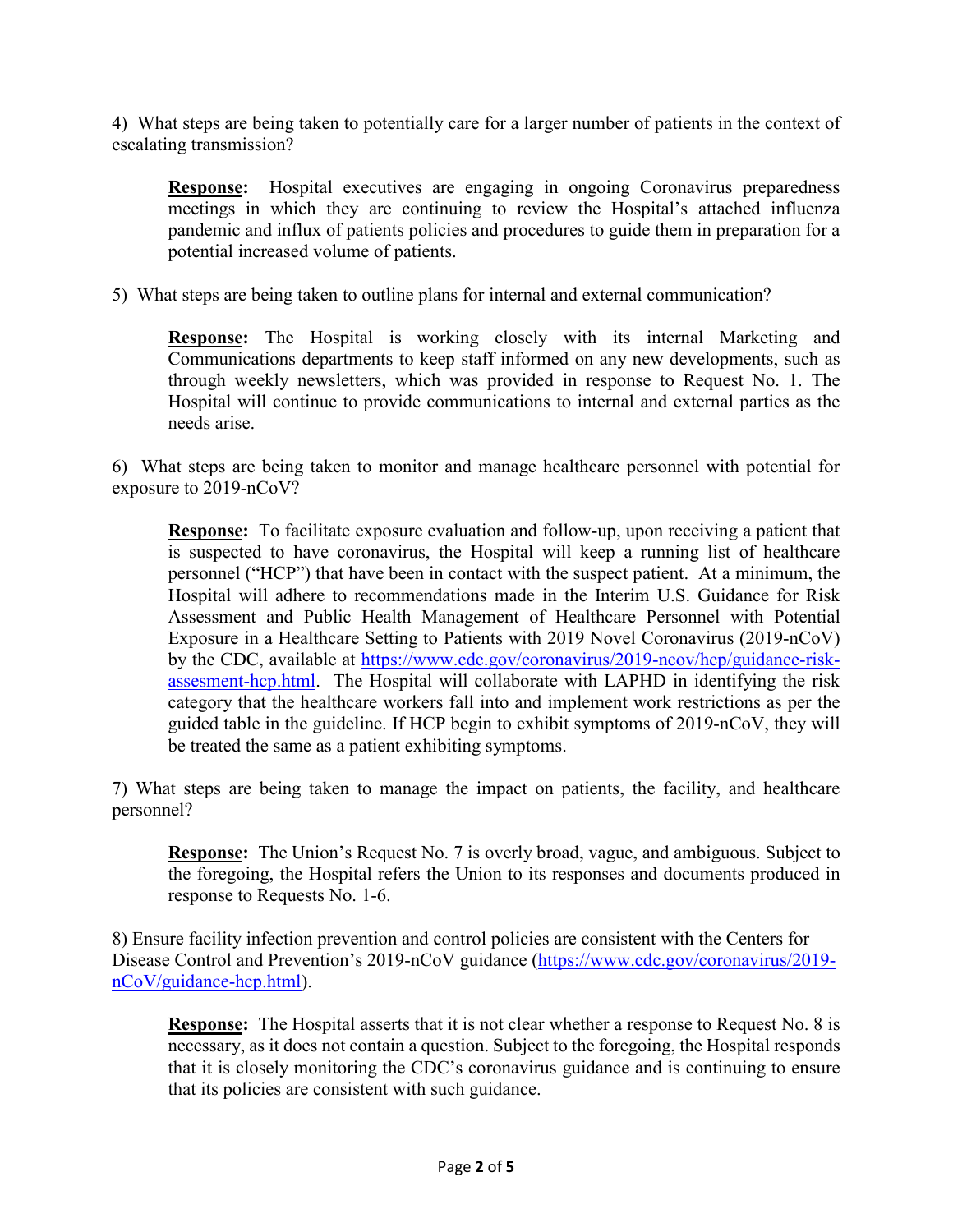9) What procedures have been developed for rapidly identifying and isolating suspected 2019 nCoV patients?

**Response:** All Hospital staff has been educated on the screening form provided by the LAPHD, which has been provided in response to Request No 1. Further responding, the Hospital is complying with the following CDC guidelines:

- 1. CDC 2019 Novel CoronaVirus (2019-nCoV) Hospital Preparedness Checklist, available at [https://www.cdc.gov/coronavirus/2019-ncov/downloads/hospital](https://protect-us.mimecast.com/s/3t_oCxkonocG7DNI8q3mM?domain=cdc.gov)[preparedness-checklist.pdf](https://protect-us.mimecast.com/s/3t_oCxkonocG7DNI8q3mM?domain=cdc.gov)
- 2. CDC Frontline Healthcare Personnel Preparedness Checklist, available at [https://www.cdc.gov/coronavirus/2019-nCoV/hcp/infection-control.html](https://protect-us.mimecast.com/s/MIV5CyPpopIj8KVhMZIRf?domain=cdc.gov)
- 3. CDC Situation Summary, available at [https://www.cdc.gov/coronavirus/2019](https://protect-us.mimecast.com/s/FlVaCzpqvqIPkEVfg4pRr?domain=cdc.gov) [ncov/index.html](https://protect-us.mimecast.com/s/FlVaCzpqvqIPkEVfg4pRr?domain=cdc.gov)
- 4. CDC Interim Guidelines for Clinical Specimens, available at [https://www.cdc.gov/coronavirus/2019-ncov/lab/guidelines-clinical](https://protect-us.mimecast.com/s/xAYeCAD8N8ImwBqTYTZ9Y?domain=cdc.gov)[specimens.html?CDC\\_AA\\_refVal=https%3A%2F%2Fwww.cdc.gov%2Fcoronavirus](https://protect-us.mimecast.com/s/xAYeCAD8N8ImwBqTYTZ9Y?domain=cdc.gov) [%2F2019-ncov%2Fguidelines-clinical-specimens.html](https://protect-us.mimecast.com/s/xAYeCAD8N8ImwBqTYTZ9Y?domain=cdc.gov)
- 5. CDC Interim Guidelines for Infection Control, available at [https://www.cdc.gov/coronavirus/2019-ncov/hcp/infection](https://protect-us.mimecast.com/s/Ydh3CBB1N1TZw02sWGGMs?domain=cdc.gov)[control.html?CDC\\_AA\\_refVal=https%3A%2F%2Fwww.cdc.gov%2Fcoronavirus%2](https://protect-us.mimecast.com/s/Ydh3CBB1N1TZw02sWGGMs?domain=cdc.gov) [F2019-ncov%2Finfection-control.html](https://protect-us.mimecast.com/s/Ydh3CBB1N1TZw02sWGGMs?domain=cdc.gov)
- 6. Interim U.S. Guidance for Risk Assessment and Public Health Management of Healthcare personnel with Potential Exposure in a Healthcare Setting to patients with 2019 Novel Coronavirus (2019-nCoV) available at https://www.cdc.gov/coronavirus/2019-ncov/hcp/guidance-risk-assesment-hcp.html

10) What is the ability to implement triage activities based on public health guidance including at the facility and using remote (i.e., phone, internet-based) methods where appropriate to minimize demand on the health care system?

**Response:** The Hospital is currently working on a phone/online message system to notify patients of the most recent coronavirus developments. This system is being implemented, in part, to minimize the demand on HCP to convey such information.

11) How many negative pressure rooms are available and what steps have been taken to ensure that negative-pressure airborne infection isolation rooms are available and functioning correctly and are appropriately monitored for airflow and exhaust handling?

**Response:** The Hospital has 11 negative pressure rooms available and they have all been appropriately tested for functionality.

12) What assessments have been done on availability of personal protective equipment (PPE) and other infection prevention and control supplies (e.g., hand hygiene supplies) that would be used for both healthcare personnel (HCP) protection and source control for infected patients (e.g., facemask on the patient)?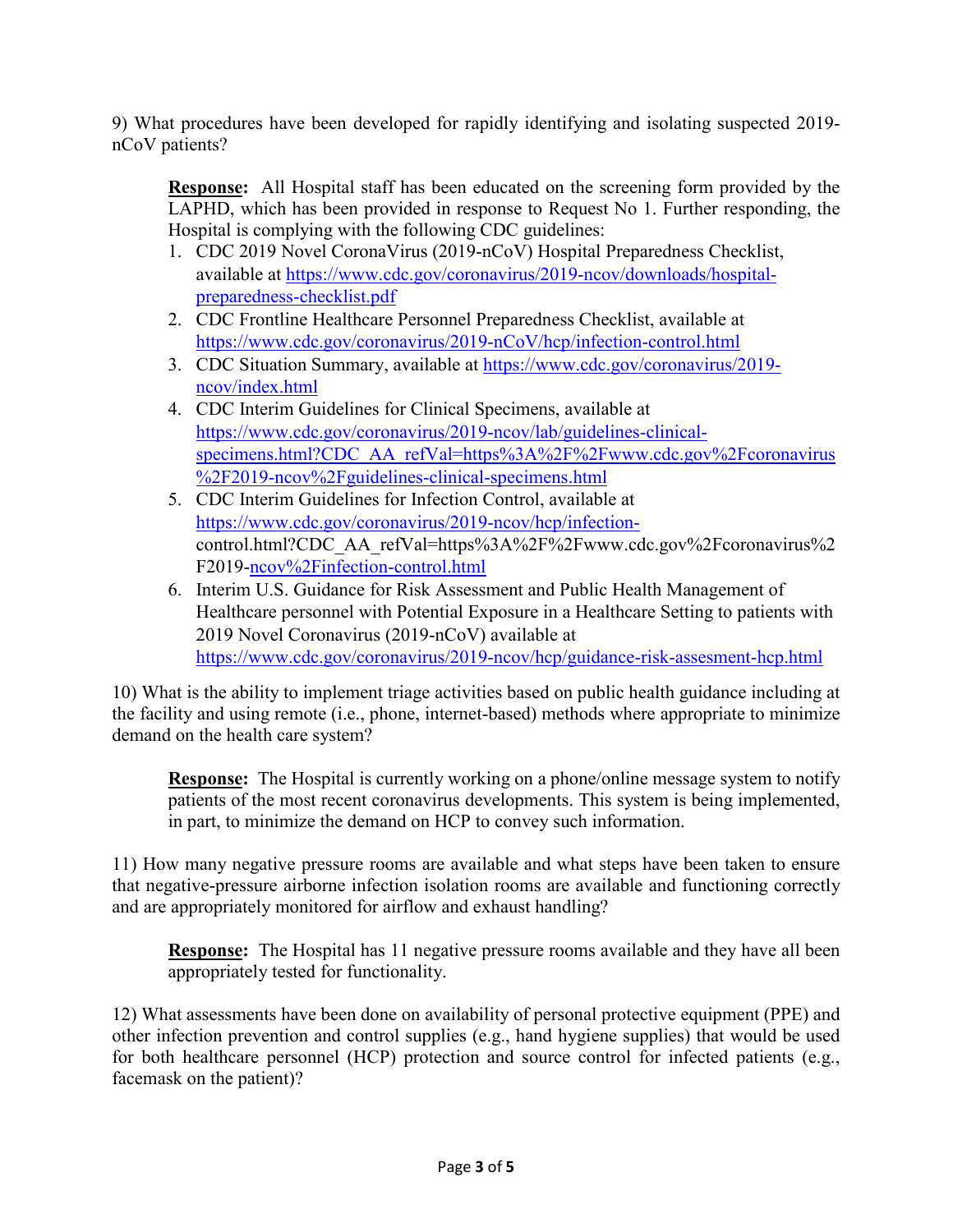**Response:** The Hospital is continuing to work with its internal supply chain team to inventory the number of supplies available. If necessary, the Hospital has backup supplies at the county level through EMS and also at the corporate level.

13) What is the facility's contingency plans if the demand for PPE or other supplies exceeds supply? What is the current supply level?

**Response:** The Union's request for "current supply level" is overbroad, vague, and ambiguous. Subject to the foregoing, the Hospital is currently not experiencing any shortages and have full supply in every unit of N-95, gowns, gloves, masks. Further responding, the Hospital refers the Union to its Response to Request No. 12.

14) Please attach any plans for implementation of surge capacity procedures and crisis standards of care. Is there a contingency plan to staff up RNs if needed?

**Response:** The Hospital refers the Union to its response and documents produced in response to Request No. 4.

15) Please provide policies & procedures for laboratory submission of specimens for 2019-nCoV testing.

**Response:** The Hospital's laboratory is following the CDC's guidelines for collecting, handling, and testing clinical specimens from persons under investigation for coronavirus, available at [https://www.cdc.gov/coronavirus/2019-ncov/lab/guidelines](https://www.cdc.gov/coronavirus/2019-ncov/lab/guidelines-clinical-specimens.html)[clinical-specimens.html.](https://www.cdc.gov/coronavirus/2019-ncov/lab/guidelines-clinical-specimens.html) The Hospital will also follow any additional recommendation set forth by the LAPHD.

16) Has there been an assessment on the effectiveness of environmental cleaning procedures [\(https://www.cdc.gov/HAI/toolkits/Evaluating-Environmental-Cleaning.html\)](https://www.cdc.gov/HAI/toolkits/Evaluating-Environmental-Cleaning.html); What education/refresher training has been provided for environmental services personnel and other HCPs?

**Response:** The Hospital is currently providing refresher courses for all EVS personnel on cleaning and disinfecting guidelines, which are consistent with CDC guidance.

17) Please attach any policies and procedures for monitoring and managing HCP with potential for exposure to 2019-nCoV, including ensuring that HCP have ready access, including via telephone, to medical consultation.

**Response:** The Hospital refers the Union to its response to Request No. 6.

18) Have all staff and appropriate HCPs been medically cleared, fit-tested, and trained for respirator use and/or PAPR?

**Response:** Yes – staff and appropriate HCP are medically cleared, fit tested, and trained for respirator use and/ or PPR at New Employee Orientation and annually thereafter.